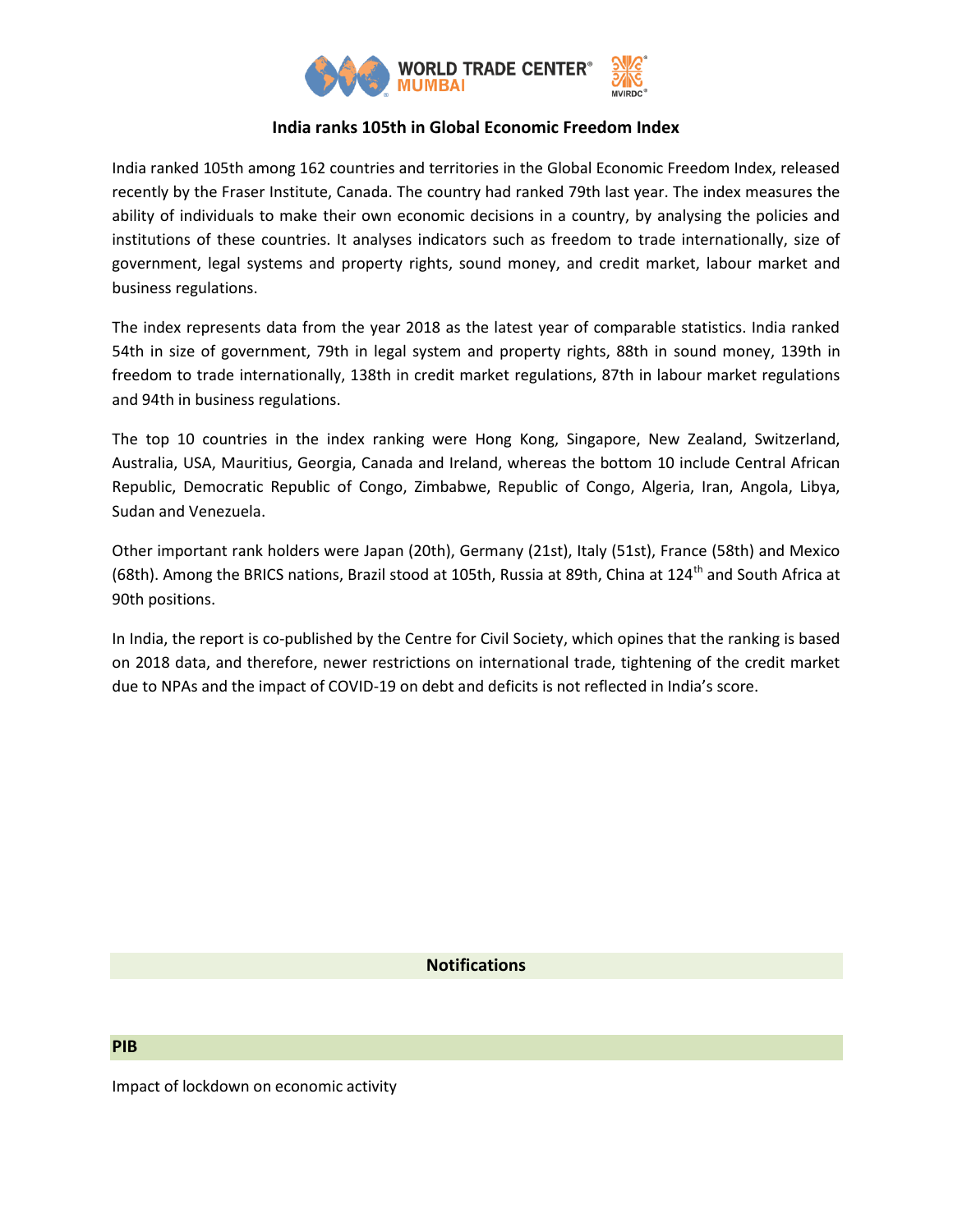

<https://pib.gov.in/PressReleseDetail.aspx?PRID=1655069>

Export of medical items

<https://pib.gov.in/PressReleseDetail.aspx?PRID=1655070>

Import under 550 tariff lines prohibited or restricted

<https://pib.gov.in/PressReleseDetail.aspx?PRID=1655065>

Impact of COVID on SEZs

<https://pib.gov.in/PressReleseDetail.aspx?PRID=1655066>

FDI Inflows

<https://pib.gov.in/PressReleseDetail.aspx?PRID=1655059>

Make In India

<https://pib.gov.in/PressReleseDetail.aspx?PRID=1655062>

New industrial policy

<https://pib.gov.in/PressReleseDetail.aspx?PRID=1655056>

Extension of date of implementation of Toys Quality Control Order

<https://pib.gov.in/PressReleseDetail.aspx?PRID=1654860>

Boosting growth of industries

<https://pib.gov.in/PressReleseDetail.aspx?PRID=1655048>

Single window system

<https://pib.gov.in/PressReleseDetail.aspx?PRID=1655050>

Production and import of natural gas

<https://pib.gov.in/PressReleseDetail.aspx?PRID=1654932>

E-commerce retail companies

<https://pib.gov.in/PressReleseDetail.aspx?PRID=1655052>

Defence capital procurement

<https://pib.gov.in/PressReleseDetail.aspx?PRID=1655092>